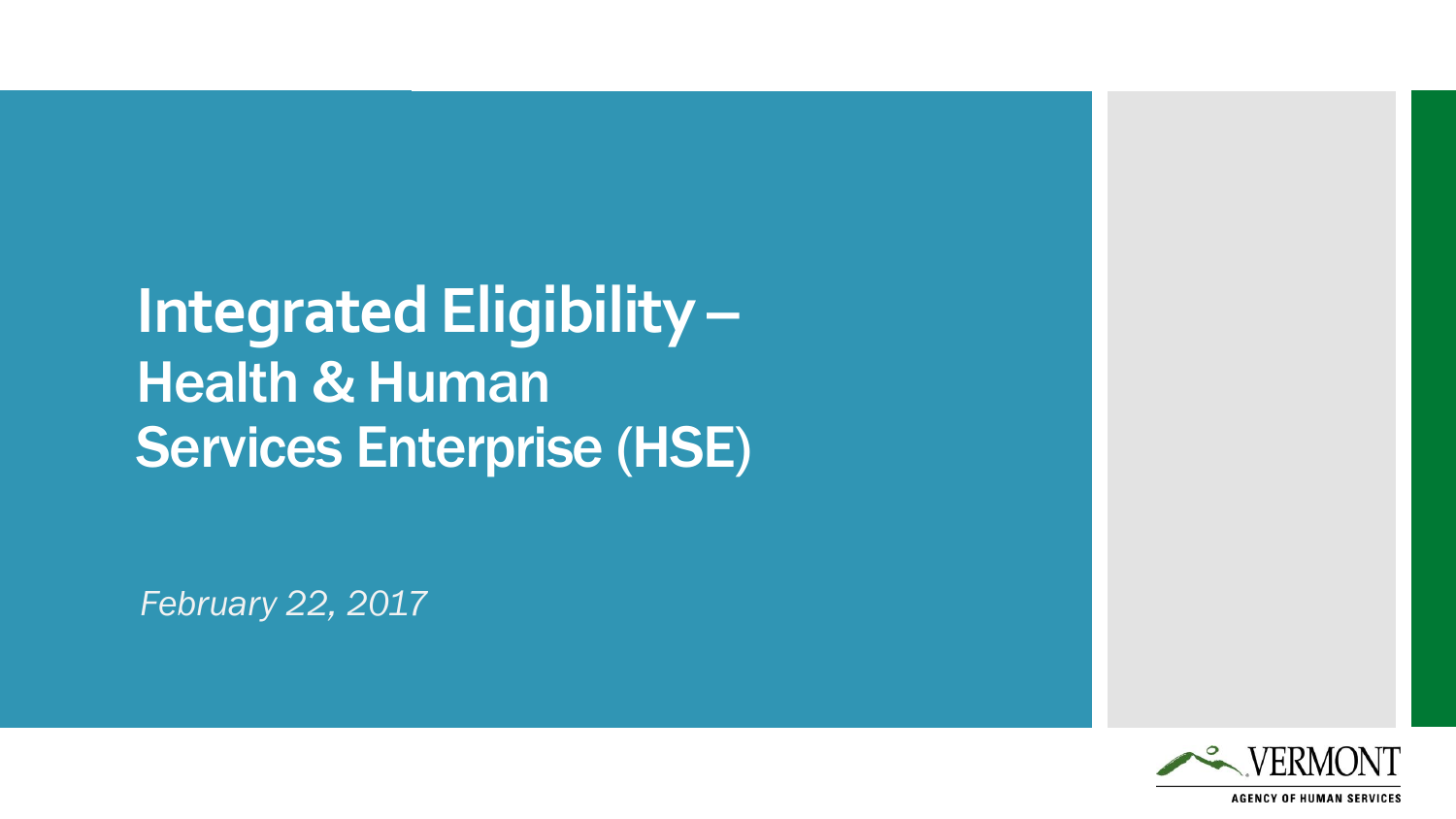What is Integrated Eligibility?

- Vermont has an antiquated system that needs to be replaced
- Meet Federal Mandates by addressing CMS requirements for eligibility and enrollment in all Medicaid programs
- With this plan, AHS will progress toward delivering the final system and Agency changes which will make Integrated Eligibility a reality
- Make it easier for Vermonters to access health and human service programs all in one place
	- IE = OHP + MAGI + non-MAGI + Human Services Programs
- Empower Policymakers (Legislators, Stakeholders and Administrators)
	- Make programmatic changes very easy and fast
	- Achieve efficient, automated delivery that lowers administrative costs and streamlines processes
	- Reduce state employees' need to focus on eligibility-related tasks and shift staff resources to case management

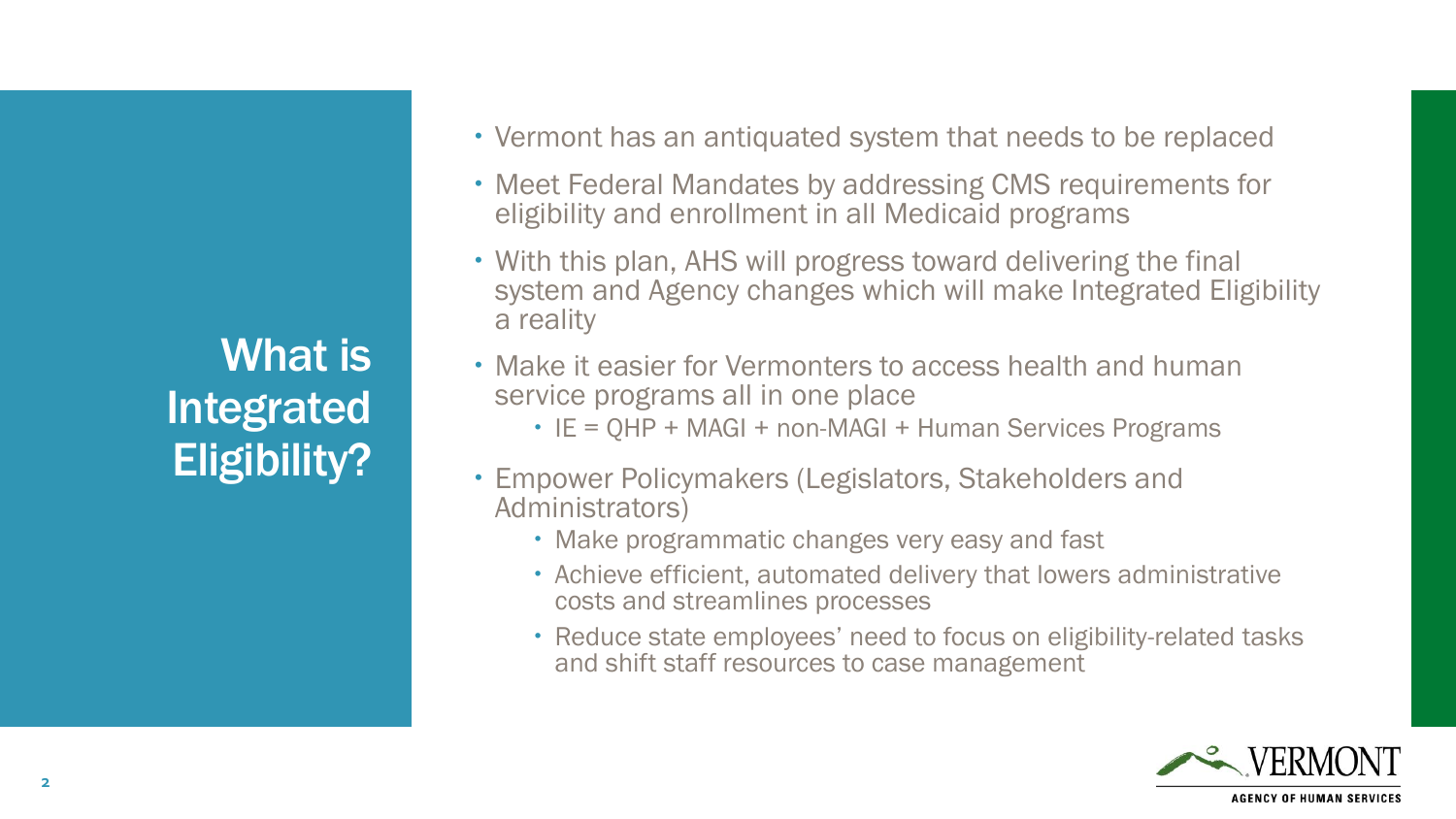Current Funding Request & A-87 Exception

- The FY18 Governor's Operating Budget included \$2.1 million in general fund for Integrated Eligibility.
- These state funds will leverage 90% federal funding (\$19.15 million) through Implementation Advanced Planning Documents (IAPDS). IAPDs are essentially grants from the federal government.
- A-87 exception is a federal opportunity that allows states to access 90/10 CMS funding for shared services without cost allocating to all of the benefiting programs.
	- Expires on December 31, 2018.
	- Human services programs which will benefit from the platform include Supplemental Nutrition Assistance Program (SNAP) and Temporary Assistance for Needy Families (TANF).
	- The human services programs can utilize the CMS 90/10 funding for common development costs – as long as these costs would have been incurred anyway for health care eligibility system development.
	- Any distinct incremental costs for the human services programs will need to be charged to the benefiting program. Therefore, final costs must be funded at a higher rate of state match depending on the availability of federal funds.

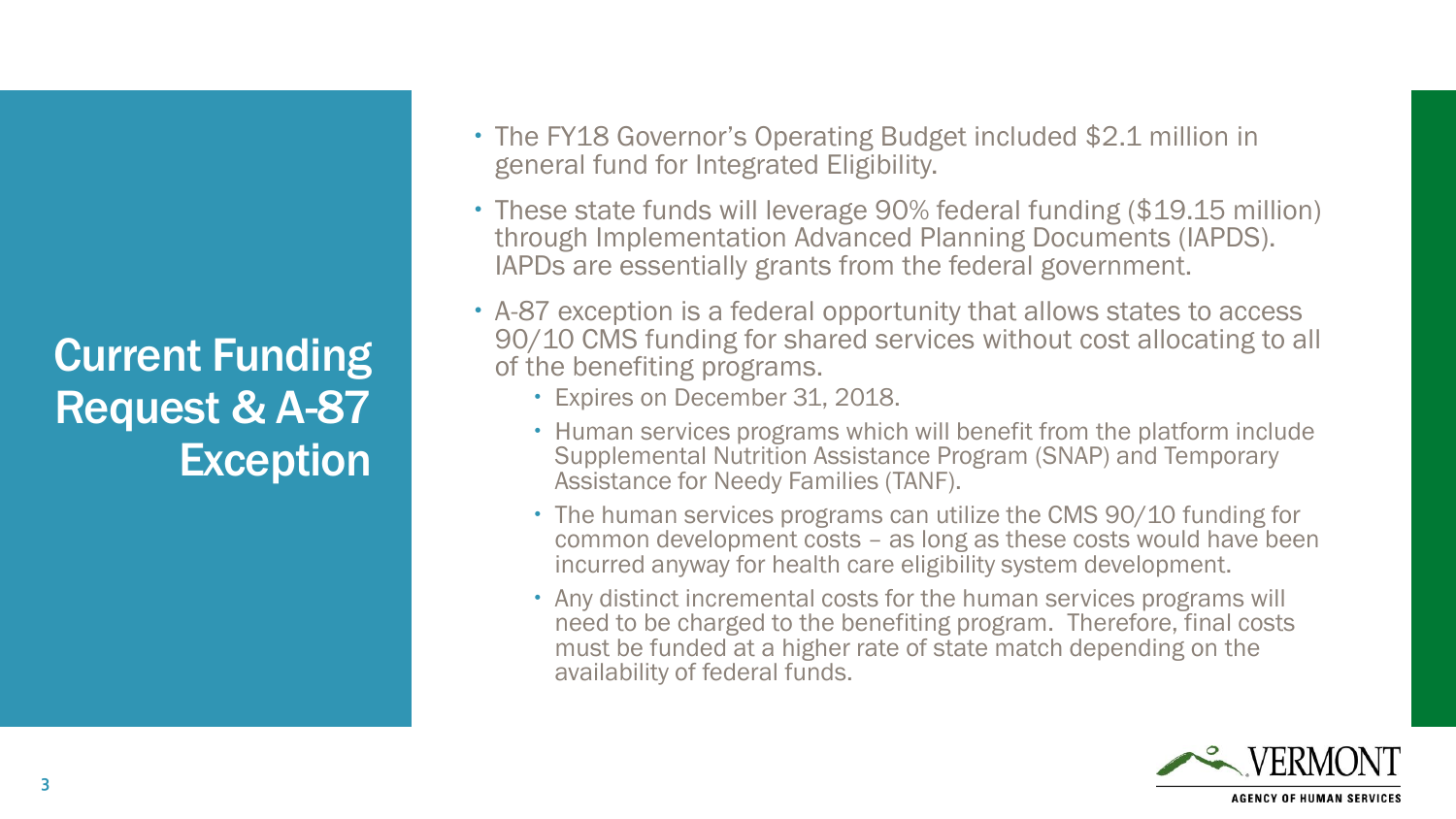| <b>Source of State Funds</b>                            | <b>Supporting</b><br>appropriations -<br>original amounts | <b>CMS-E&amp;E</b><br>(IE) - State Amount<br><b>Spent or Anticipated</b><br><b>Spent</b> |  |  |  |  |  |
|---------------------------------------------------------|-----------------------------------------------------------|------------------------------------------------------------------------------------------|--|--|--|--|--|
| Capital - Act # 43 2009-2010                            | \$1.7M                                                    | \$1.7M                                                                                   |  |  |  |  |  |
| Capital - Act # 161 2009-2010                           | \$1.4M                                                    | \$1.4M                                                                                   |  |  |  |  |  |
| General Fund - Act # 3 2011-2012                        | \$3.6M                                                    | \$3.6M                                                                                   |  |  |  |  |  |
| AHS GF Act # 63 2011-2012                               | \$1.7M                                                    | \$1.5M                                                                                   |  |  |  |  |  |
| Total State Share through 6/30/16                       | \$8.5M                                                    | \$8.3M                                                                                   |  |  |  |  |  |
| IE Match Funds remaining As of 6/30/16                  | \$.2M                                                     |                                                                                          |  |  |  |  |  |
|                                                         |                                                           |                                                                                          |  |  |  |  |  |
| AHS GF Act # 63 2011-2012                               | \$.2M                                                     | \$.2M                                                                                    |  |  |  |  |  |
| Capital - Act #26 Sec. 3(c) 2015-2016                   | \$5.3M                                                    | \$.5M                                                                                    |  |  |  |  |  |
| Total State Funds as of 12/31/2016                      | \$4.8M                                                    | \$.7M                                                                                    |  |  |  |  |  |
|                                                         |                                                           |                                                                                          |  |  |  |  |  |
| General Fund - SFY18 Budget B.1011                      | \$2.1M                                                    | \$2.1M                                                                                   |  |  |  |  |  |
|                                                         |                                                           |                                                                                          |  |  |  |  |  |
| Estimate Need in FY 2017 & 2018 (including IAPD update) | \$6.7M                                                    |                                                                                          |  |  |  |  |  |
| <b>ESTIMATED BALANCE REMAINING - 6/30/18</b>            | \$.0M                                                     |                                                                                          |  |  |  |  |  |



Big Picture – History of One-time Appropriations

**AGENCY OF HUMAN SERVICES**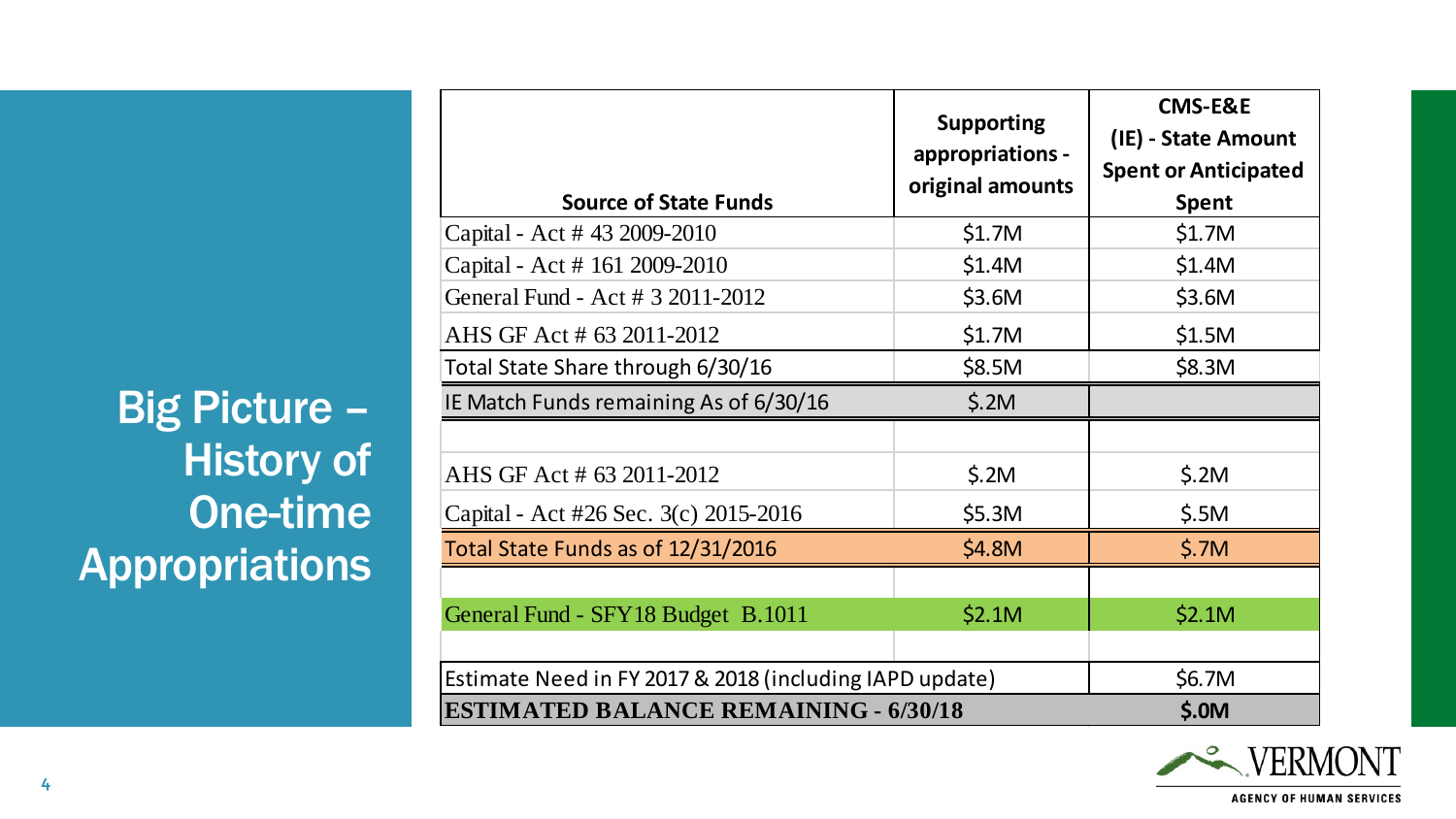Major Functionality to be Delivered in Phase 1

- **Policy Automation**
- **Policy Modeling**
- Data Quality
- **Identity and Access**
- Data Management
- Consent Management
- **Eligibility Determination & Verification**
- Enrollment
- Case Management

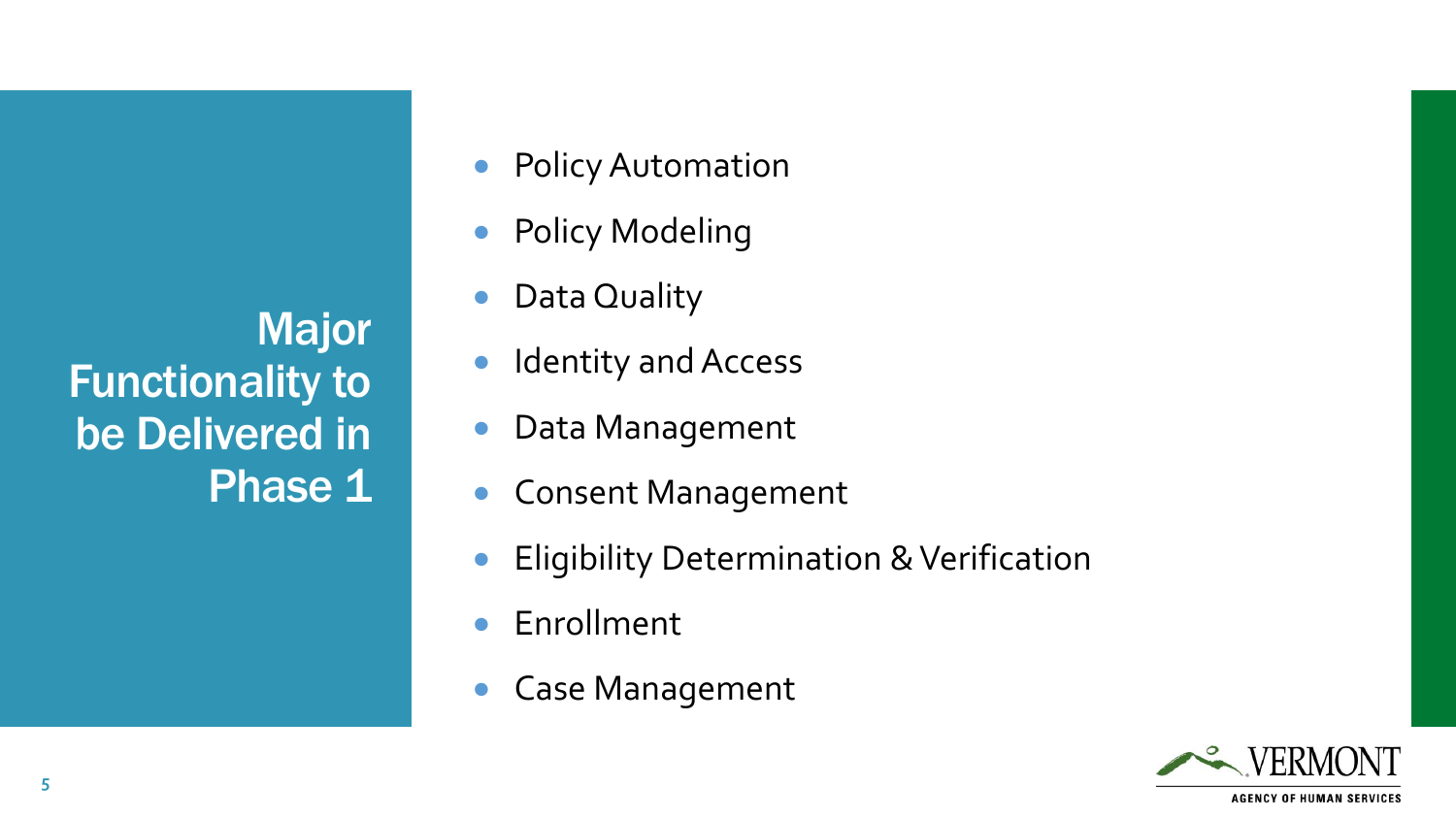Major Programs to be Delivered in Phase 1

- SSI: Related Medical: General
- **Medicare Savings Program**
- Working Persons with Disabilities
- Breast or Cervical Cancer Treatment
- Disabled Child in Home Care
- **Long Term Care / Choices for Care**

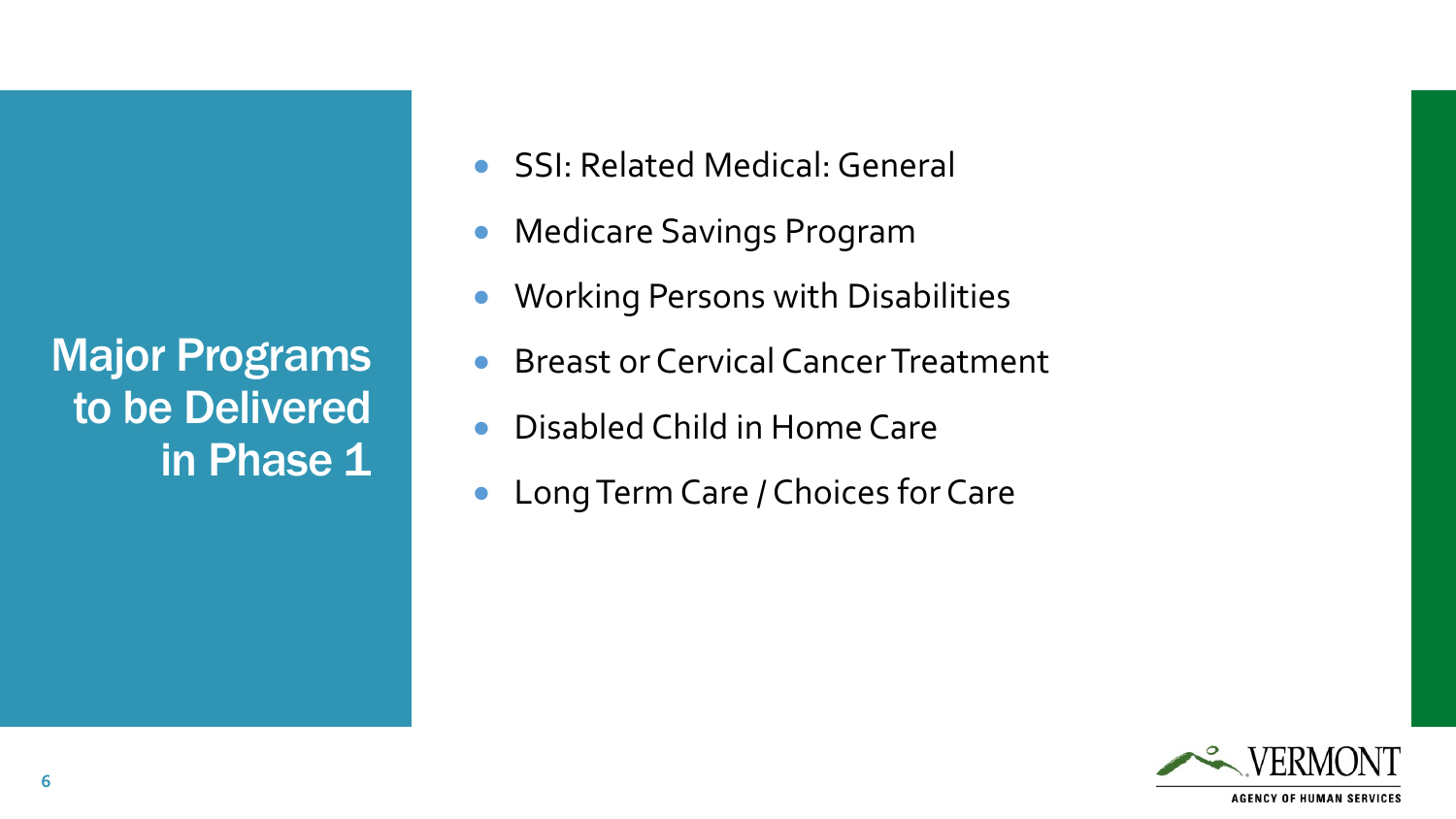## Level of Effort **Estimates**





## **7**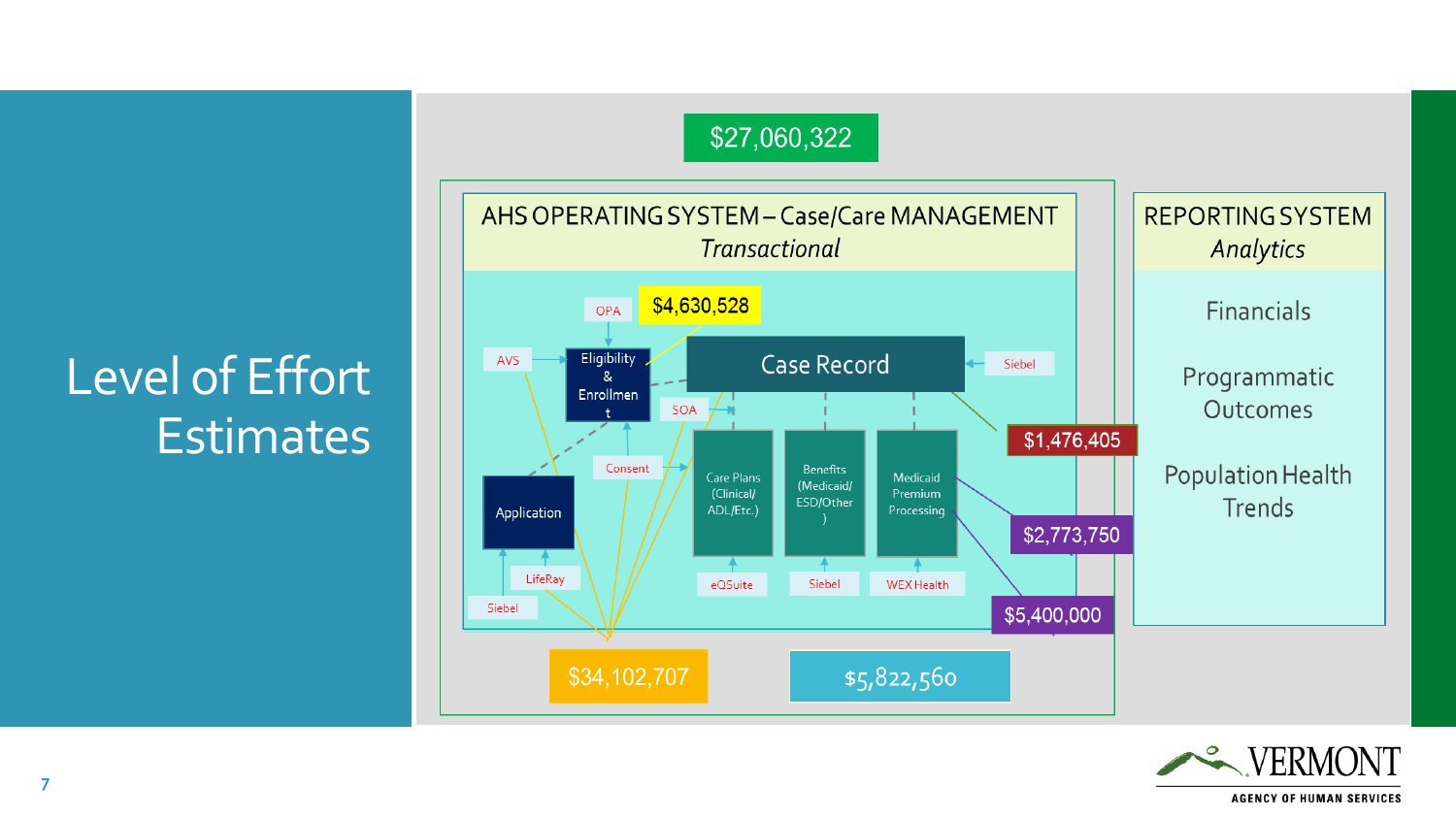## Project Plan of Functionality to be Delivered

| o               | Projects                                                 | Store.     | Finish.    | Duration     | oral |    | arur.                        | ass. |                          | <b>DELP</b> | <b>GLUE</b> | ar u | ar ar | <b>GKJK</b> |
|-----------------|----------------------------------------------------------|------------|------------|--------------|------|----|------------------------------|------|--------------------------|-------------|-------------|------|-------|-------------|
|                 |                                                          |            |            |              |      | 15 | **************************** |      |                          |             |             |      |       |             |
|                 | I Business Rules & Engine Projects                       | 7/22/2016  | 2/19/2018  | 4124         |      |    |                              |      |                          |             |             |      |       |             |
| $\mathbf{z}$    | Business Rules Management                                | 7/22/2016  | 12/22/2016 | 1104         |      |    |                              |      |                          |             |             |      |       |             |
| 3               | OPM                                                      | 1/12/2017  | 6/1/2017   | 1014         |      |    | -                            |      |                          |             |             |      |       |             |
| $\ddot{ }$      | ESD Programs Rules Translation                           | 6/2/2017   | 10/19/2017 | 1004         |      |    |                              |      |                          |             |             |      |       |             |
|                 |                                                          |            |            |              |      |    |                              |      | VPHARM<br>Rules Apploved |             |             |      |       |             |
| s.              | VPHARM/HVP Rules Translation                             | 10/3/2017  | 2/19/2018  | 100d         |      |    |                              |      |                          |             |             |      |       |             |
| $\mathcal{I}$   | OFA                                                      | 7/3/2017   | 7/3/2017   | 16           |      |    |                              |      |                          |             |             |      |       |             |
| ٠               | <b>Data Management Projects</b>                          | 2/1/2017   | 10/1/2018  | 4344         |      | V. |                              |      |                          |             |             |      |       |             |
| ٠               | Data Governance                                          | 2/1/2017   | 8/1/2017   | 1306         |      |    |                              |      |                          |             |             |      |       |             |
| 10              | MDM / MPI                                                | 3/1/2017   | 3/1/2018   | 2624         |      |    |                              |      |                          |             |             |      |       |             |
| 11              | VHC/HSEP Data Clean Up                                   | 10/1/2018  | 10/1/2018  | 16.          |      |    |                              |      |                          |             |             |      |       |             |
| 12              | <b>Architecture Remediation Projects</b>                 | 3/1/2017   | 2/28/2018  | 2614         |      |    |                              |      |                          |             |             |      |       |             |
| 13              | Peripheral Systems & Services Projects                   | 4/22/2016  | 12/29/2017 | 4414         |      |    |                              |      |                          |             |             |      |       |             |
| 14              | Asset Verification System                                | 1/13/2017  | 12/29/2017 | 251d         |      |    |                              |      |                          |             |             |      |       |             |
| 15              | <b>Premium Processing Project</b>                        | 4/22/2016  | 10/3/2017  | <b>\$784</b> |      |    |                              |      |                          |             |             |      |       |             |
| 16              | Phase 1 (WEX DDI)                                        | 4/22/2016  | 7/17/2017  | 5224         |      |    |                              |      |                          |             |             |      |       |             |
| 17              | Phase 2 (HSEP Integration)                               | 2/1/2017   | 11/2/2017  | 1974         |      |    |                              |      |                          |             |             |      |       |             |
| 15              | Phase 3 (VPHARM)                                         | 7/18/2017  | 7/18/2017  | 14           |      |    |                              |      |                          |             |             |      |       |             |
| 19 <sup>°</sup> | <b>Consent Management Projects</b>                       | 11/1/2016  | 9/4/2017   | 2204         |      |    |                              |      |                          |             |             |      |       |             |
| 20              | Consent Mgt Initial<br>Configuration                     | 11/1/2016  | 9/1/2017   | 2194         |      |    |                              |      |                          |             |             |      |       |             |
| 21              | Consent Mgt IE Configuration.                            | 9/4/2017   | 9/4/2017   | 16           |      |    |                              |      |                          |             |             |      |       |             |
| 22              | Portal Development                                       | 8/28/2017  | 8/28/2017  | 16           |      |    |                              |      |                          |             |             |      |       |             |
| 23              | Case Mgt System                                          | 8/28/2017  | 8/28/2017  | 1d           |      |    |                              |      |                          |             |             |      |       |             |
| 24              | Complete HC Migration off ACCESS<br>Projects             | 3/15/2017  | 10/10/2018 | 4114         |      |    |                              |      |                          |             |             |      |       |             |
| 25              | Interface Manager                                        | 3/15/2017  | 11/21/2017 | 180d         |      |    |                              |      |                          |             |             |      |       |             |
| 26              | Managed Care Services                                    | 9/25/2017  | 6/1/2018   | 1806         |      |    |                              |      |                          |             |             |      |       |             |
| 27              | Nan-MAGI Programs Transition from<br>ACCESS to IE System | 3/2/2018   | 10/10/2018 | 159d         |      |    |                              |      |                          |             |             |      |       |             |
| 28              | Pass Through Programs Manager                            | 4/24/2017  | 8/25/2017  | 90d          |      |    |                              |      | ш                        |             |             |      |       |             |
| 29              | MMIL/PBM Interface Transfer                              | 8/28/2017  | 8/28/2017  | 16           |      |    |                              |      |                          |             |             |      |       |             |
|                 | 30 VHC QHP/MCA Programs Transfer to IE                   | 10/11/2018 | 10/23/2019 | 270d         |      |    |                              |      |                          |             |             |      |       |             |